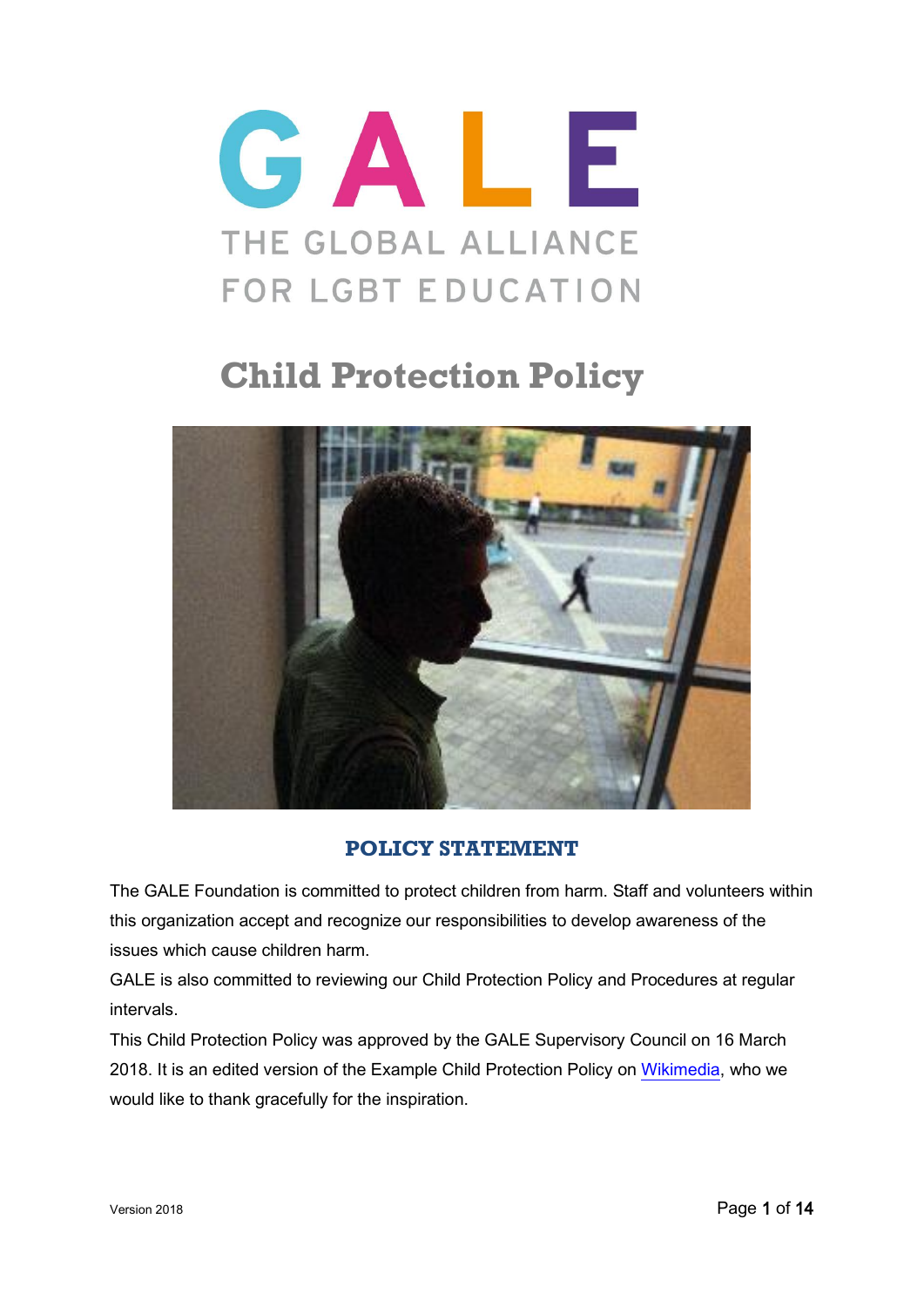| 1. Sharing information about concerns with agencies who need to know, and involving           |  |
|-----------------------------------------------------------------------------------------------|--|
|                                                                                               |  |
|                                                                                               |  |
|                                                                                               |  |
| CHILDREN WITH SAME SEX ORIENTATION, TRANSGENDER IDENTITY OR                                   |  |
|                                                                                               |  |
|                                                                                               |  |
|                                                                                               |  |
|                                                                                               |  |
|                                                                                               |  |
|                                                                                               |  |
| 2. Adopting child protection guidelines through a code of behavior for staff and volunteers 9 |  |
|                                                                                               |  |
|                                                                                               |  |
|                                                                                               |  |
| APPENDIX 2: GUIDELINES FOR CHILD PROTECTION REPRESENTATIVES 14                                |  |

## Inhoud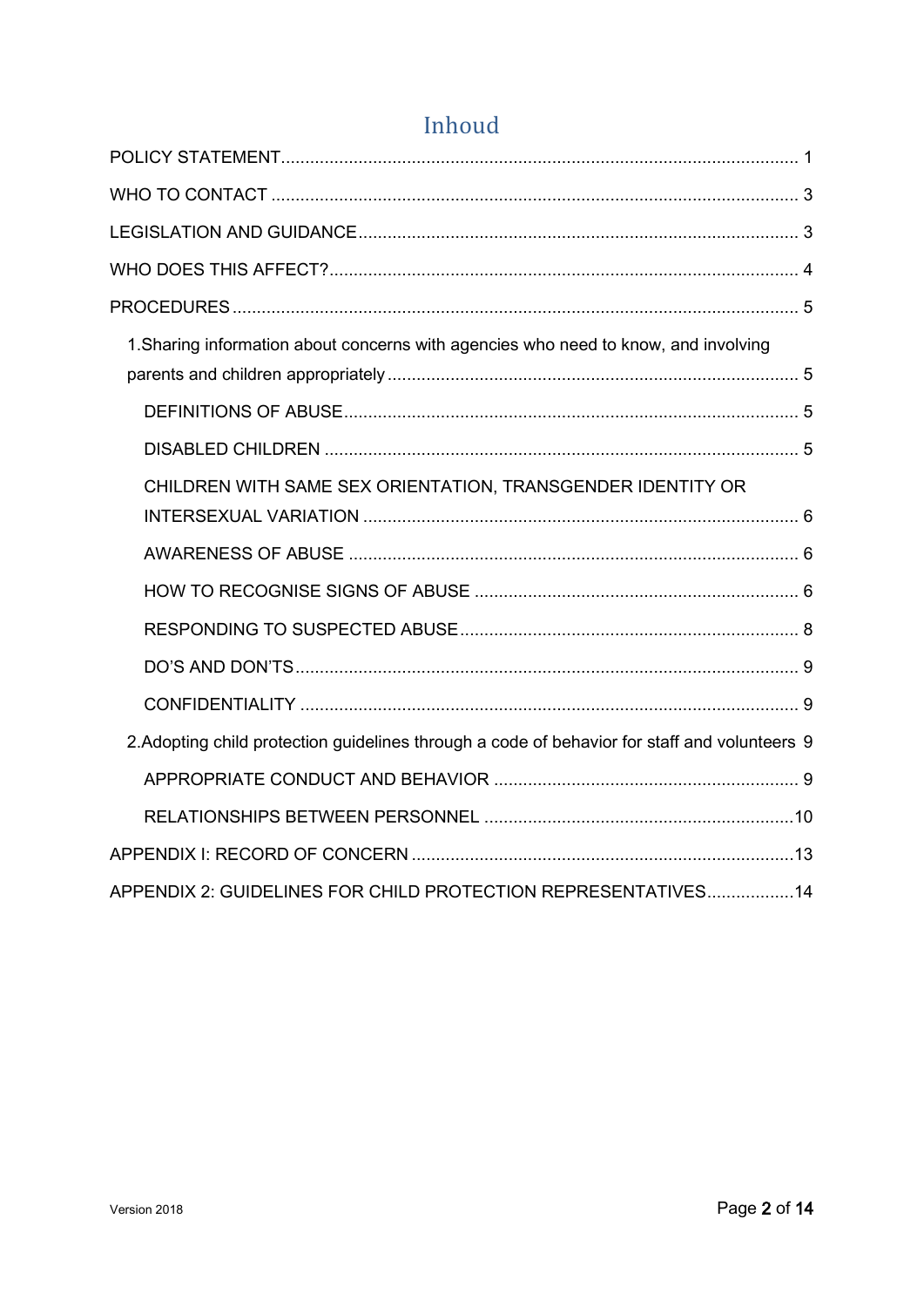### **WHO TO CONTACT**

<span id="page-2-0"></span>The GALE Foundation has designated a senior member of staff to take specific responsibility for child protection matters within the Foundation. This Child Protection Representative is: Peter Dankmeijer, director Vinkenstraat 116-A, 1013 JV Netherlands +31 20 737 2959, +316 53 862 958 p.dankmeijer@gale.info

All cases of alleged or suspected abuse should be immediately reported to your designated Child Protection Representative, or to the Director in their absence. The appropriate external contacts are:

#### Police Station

<span id="page-2-1"></span>Local Social Services Office

## **LEGISLATION AND GUIDANCE**

These documents are based on the Convention of the Rights of the Child and on Dutch legislation on child abuse (GALE's headquarters is in The Netherlands). Link to overview of Dutch legislation (Dutch):

[http://www.huiselijkgeweld.nl/dossiers/seksueel\\_kindermisbruik/wetgeving](http://www.huiselijkgeweld.nl/dossiers/seksueel_kindermisbruik/wetgeving) These laws prohibit:

- Art. 242: using violence of threats to penetrate someone's body
- Art. 243: sexual contact of penetration of someone who is unconscious, or mentally or otherwise unable to respond
- Art. 244: sexual contact of penetration of someone who is below the age of 12
- Art. 245: sexual contact of penetration outside of a marriage/relationship of someone who is between ages 12 and 16
- Art. 246: lechery by using violence or threat
- Art. 247: lechery with someone who is unconscious, or mentally or otherwise unable to respond, or below age 16, or seduce a third party to such
- Art. 284a: seduce someone below age 18 to lechery by offering money or gifts or misuse of a power relationship
- Art 248b: being purposely present during lecherous acts with a person whom can be reasonably be expected to be below age 18, or showing such acts to others
- Art. 249: lechery with a minor, a child or someone who has been entrusted with someone else in governance, medical or social care, education, civil service or well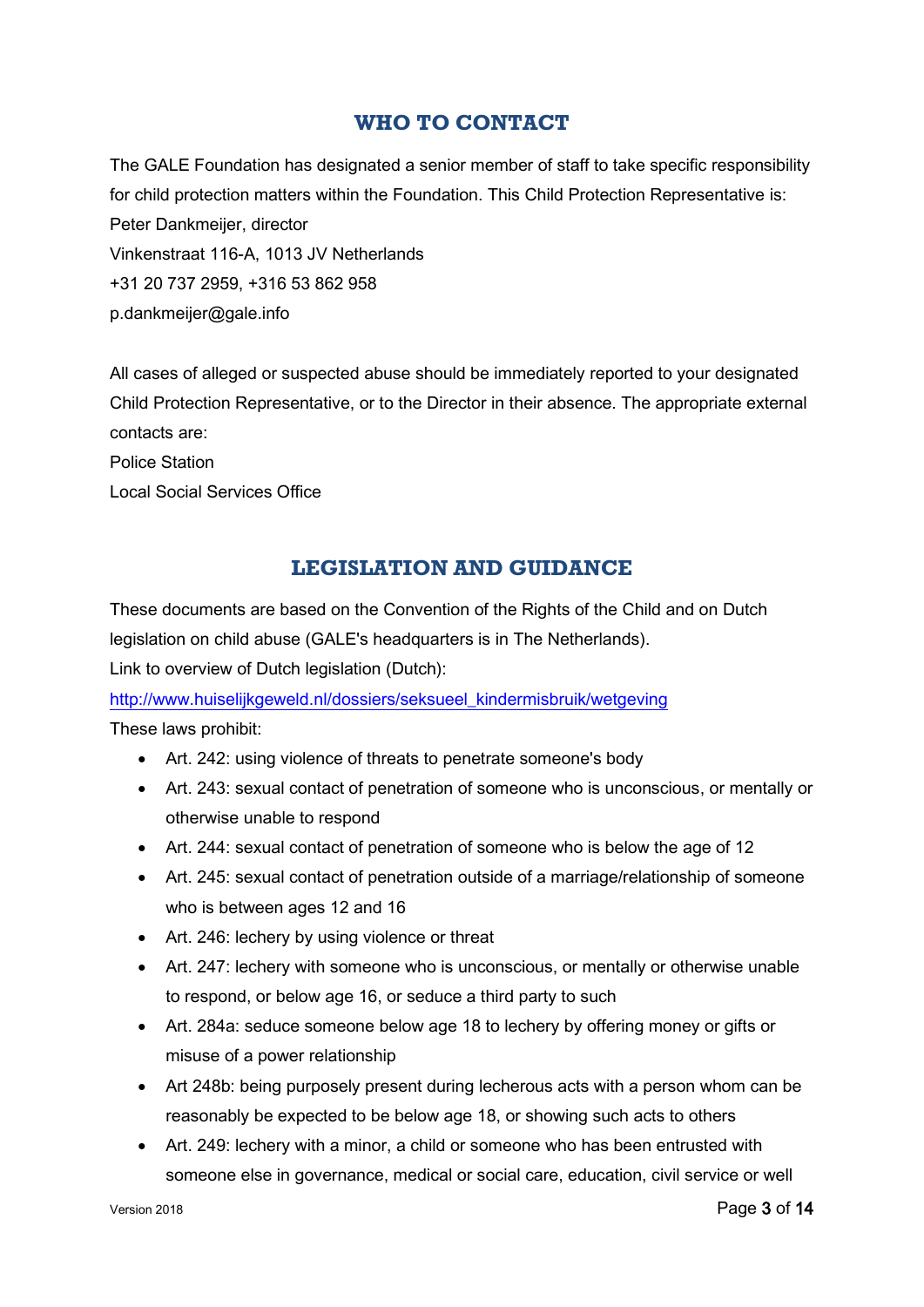being services

• Art. 250: enabling the said in article 249 by someone else

## **WHO DOES THIS AFFECT?**

<span id="page-3-0"></span>These documents are designed for the guidance of all staff and volunteers of the GALE Foundation, as well as all children and their families and caretakers who are utilizing the services of the Foundation. The policy and procedures will be made available to the abovementioned individuals/groups.

A child is defined as any individual under the age of 16 years. The policy and procedures may also be relevant for use in the case of any vulnerable young person over the age of 18 years who is utilizing the services of the Foundation.

The Foundation's Child Protection policy and procedures apply to all children and young people regardless of gender, ethnicity, disability, sexuality, sexual orientation, gender identity or religion.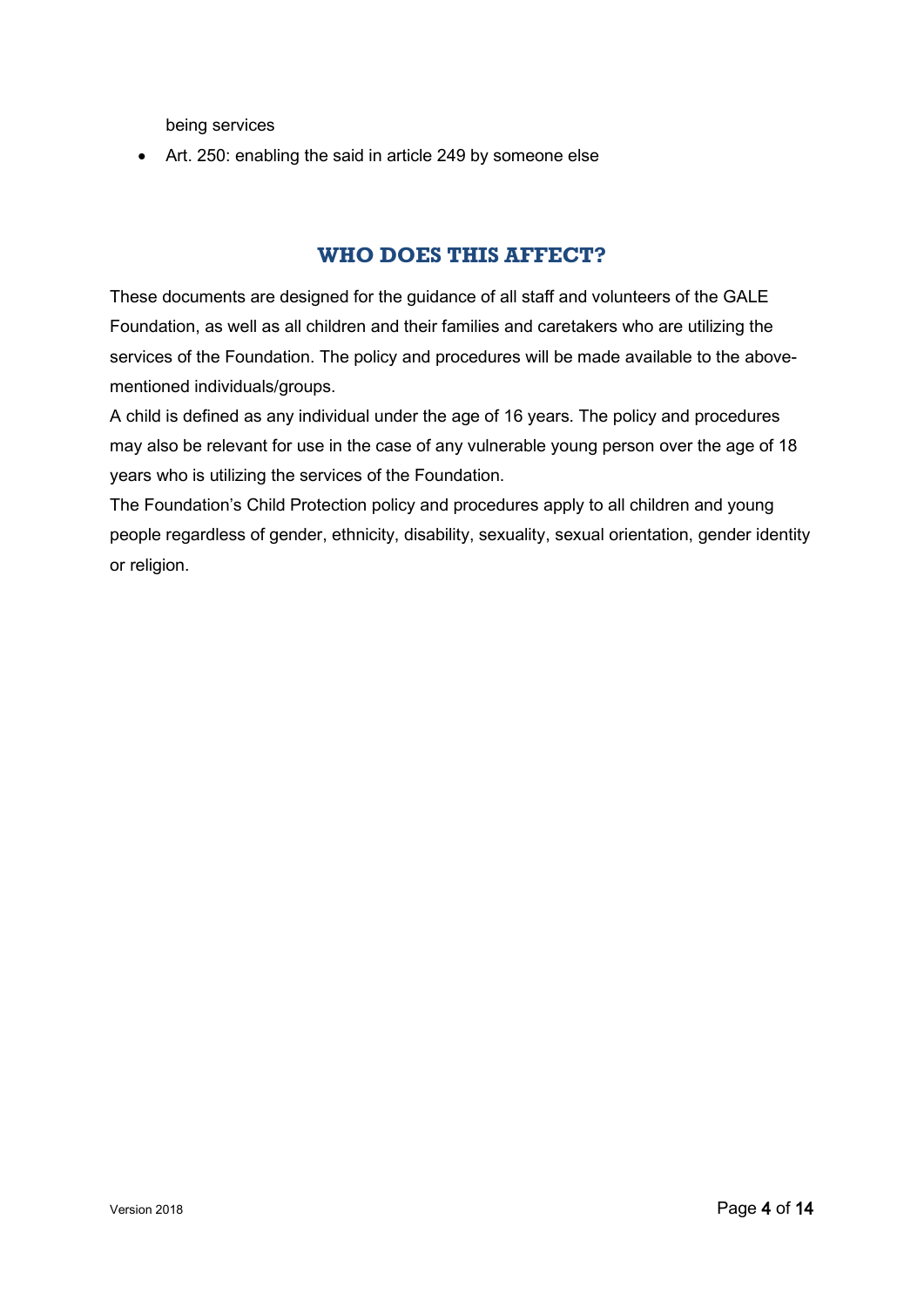#### **PROCEDURES**

<span id="page-4-1"></span><span id="page-4-0"></span>**1.Sharing information about concerns with agencies who need to know, and involving parents and children appropriately**

#### <span id="page-4-2"></span>*DEFINITIONS OF ABUSE*

Child abuse occurs when the behavior of someone in a position of greater power than a child causes harm. Harm cannot always be easily categorized as children can be abused in several ways, but four broad definitions of abuse can be identified:

Physical – where children are hurt by ill-treatment, or deliberate or neglectful failure to prevent injury or harm.

Emotional – where children are persistently or severely emotionally neglected or rejected, for example, by not being given enough love or attention, made to feel worthless, or being intimidated by threats or taunts.

Sexual – where children are encouraged or forced to observe or participate in any form of sexual activity.

Neglect – where children's physical and/or psychological needs are persistently or severely neglected, or the failure to protect a child from exposure to any kind of danger.

#### <span id="page-4-3"></span>*DISABLED CHILDREN*

Disabled children, including the visually impaired, may be more vulnerable to abuse than other children. Safeguards are essentially the same as those for non-disabled children. Where a child has communication or learning difficulties, attention must be paid to the child's special needs and to ways of ascertaining his/her perception of events. The child's wishes may be identified by use of non-verbal communication systems, interpreters or facilitators. Particular attention needs to be paid to promoting high standards of care and raising awareness of the risks to disabled children in order to strengthen the capacity of children and their families to protect themselves.

Measures include:

Helping disabled children make their wishes and feelings about their care and treatment known. Ensuring that all disabled children know how to raise concerns if they are worried or angry about something. They should have access to people with whom they can communicate. Disabled children with communication difficulties should have a means of being heard available to them at all times. Commitment to and understanding of all children's safety and welfare needs among providers of services. Close contact with parents and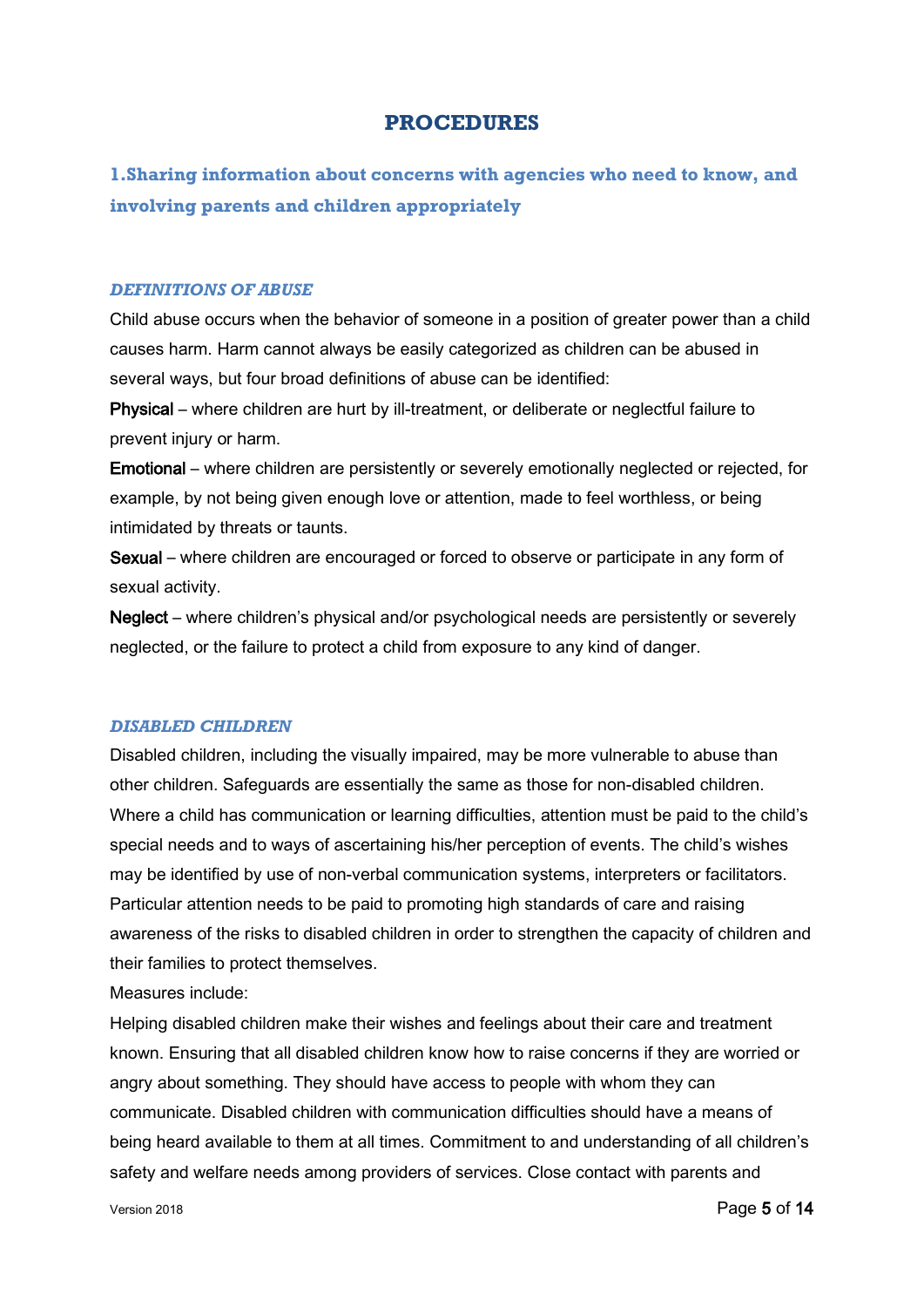caretakers and a culture of openness on the part of services.

#### <span id="page-5-0"></span>*CHILDREN WITH SAME SEX ORIENTATION, TRANSGENDER IDENTITY OR INTERSEXUAL VARIATION*

Children with a same sex orientation, transgender identity or an intersexual variation may be more vulnerable than heteronormatively defined children. They "deviant" characteristics may make peer or adults think that they can be legitimately targeted with violence or sexual abuse. They also may be lonelier and longing for friendship, support and intimacy and may mistake sex for intimacy and support.

In working with LGBTI (Lesbian, Gay, Bisexual, Transgender and Intersex) children, caretakers need to be sensitive to these issues. This may be difficult when parents or legal guardians reject sexual diversity and are among the abusers. The GALE Foundation prefers the support the be organized in close cooperation with parents or legal guardians, but when the child signals that their parents or legal guardians are (potential) abusers, other venues of support need to be looked for. The safety and needs of the child are primary.

#### <span id="page-5-1"></span>*AWARENESS OF ABUSE*

Awareness is the key issue in both the detection and prevention of abuse. A staff member, volunteer, parent or caretaker may become aware or suspicious of abuse of a child by:

- i) being told in confidence by the individual child
- ii) being told by another person as hearsay or as a witness
- iii) observing symptomatic behavior
- iv)observing outward signs of physical abuse/injury

The abuse may:

a) have take place a long time ago – even in early childhood and the child may still be suffering the consequences

b) be an on-going form of abuse which takes place outside the Foundation – e.g. typically at home

c) be a current or very recent abuse that has taken place within the Foundation

#### <span id="page-5-2"></span>*HOW TO RECOGNISE SIGNS OF ABUSE*

Possible indicators may include: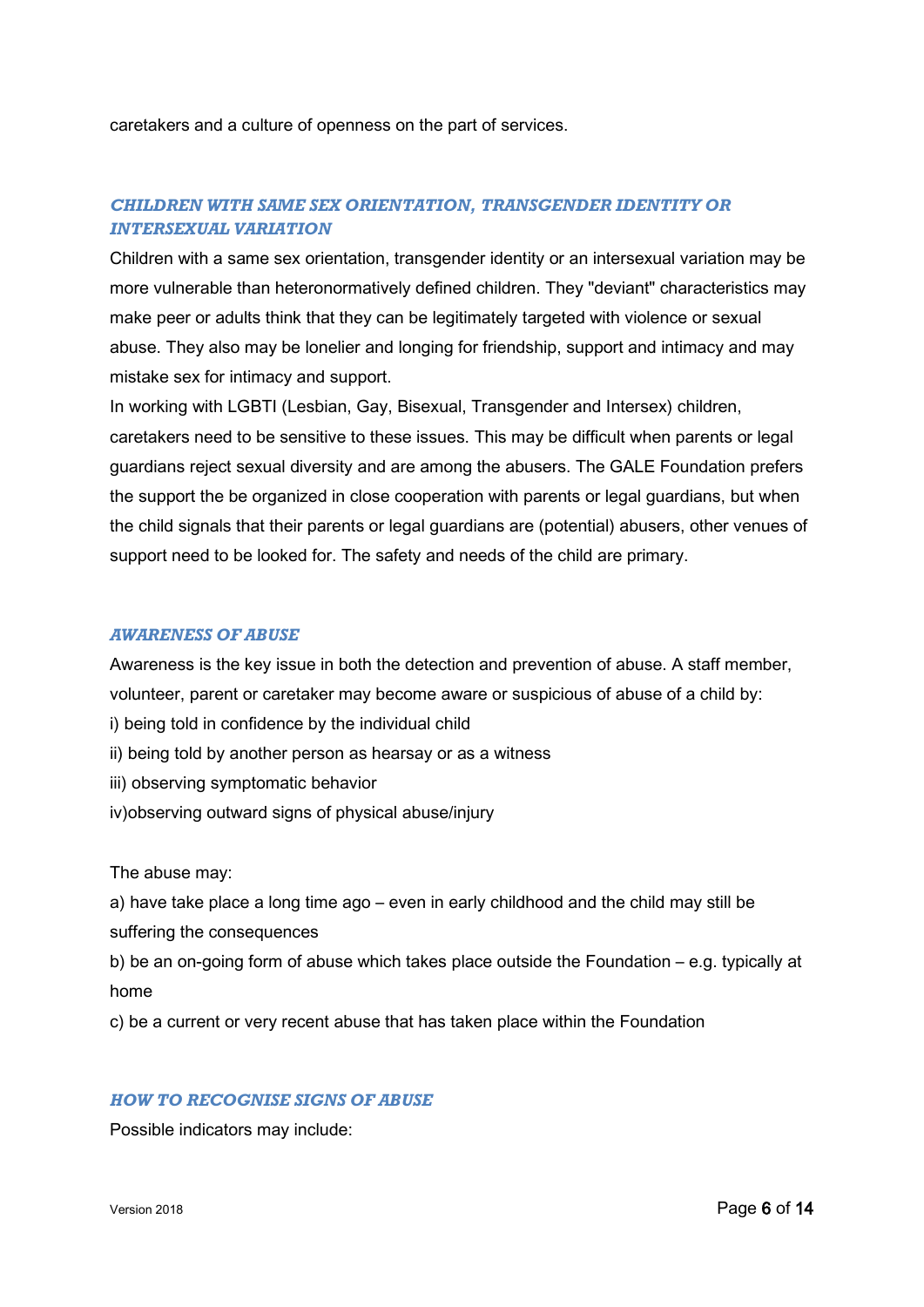#### Physical Abuse

- Any visible injuries, particularly not normal child-like bumps and scrapes.
- Children who find it painful to walk, sit down, to move their jaws or demonstrate other pain.
- Being furtive or secretive, or displaying uncharacteristic aggression or withdrawn behavior.
- Compulsive eating or sudden loss of appetite.
- Having difficulty in staying awake or suddenly becoming un-coordinated.
- Giving confused or conflicting explanations of injuries.

#### Emotional Abuse

- Poor attachment relationship between the child and parent/caretaker.
- Parent/caretaker displaying unresponsive or neglectful behavior towards the child or making negative comments about the child.
- The child may be demonstrating emotional indicators such as low self esteem, unhappiness, fear, distress or anxiety and demonstrating behavior al indicators such as attention seeking, opposing, withdrawing or insecurity.

#### Sexual Abuse

- Awkwardness in walking or sitting down, tummy pains, tiredness.
- Extreme variations in behavior; such as anxiety, aggression or withdrawal.
- Sexually provocative behavior or knowledge that is incompatible with the child's age and understanding.
- Drawings and/or written work which are sexually explicit.
- Direct disclosure it is important to recognize that children have neither the experience nor the understanding to be able to make up stories about sexual assault.

#### **Neglect**

- Underweight or obese.
- Unkempt dirty appearance
- Inadequate/unwashed clothes
- Hunger
- Listlessness
- Indiscriminate friendliness or poor social relationships
- Poor concentration
- Low self-esteem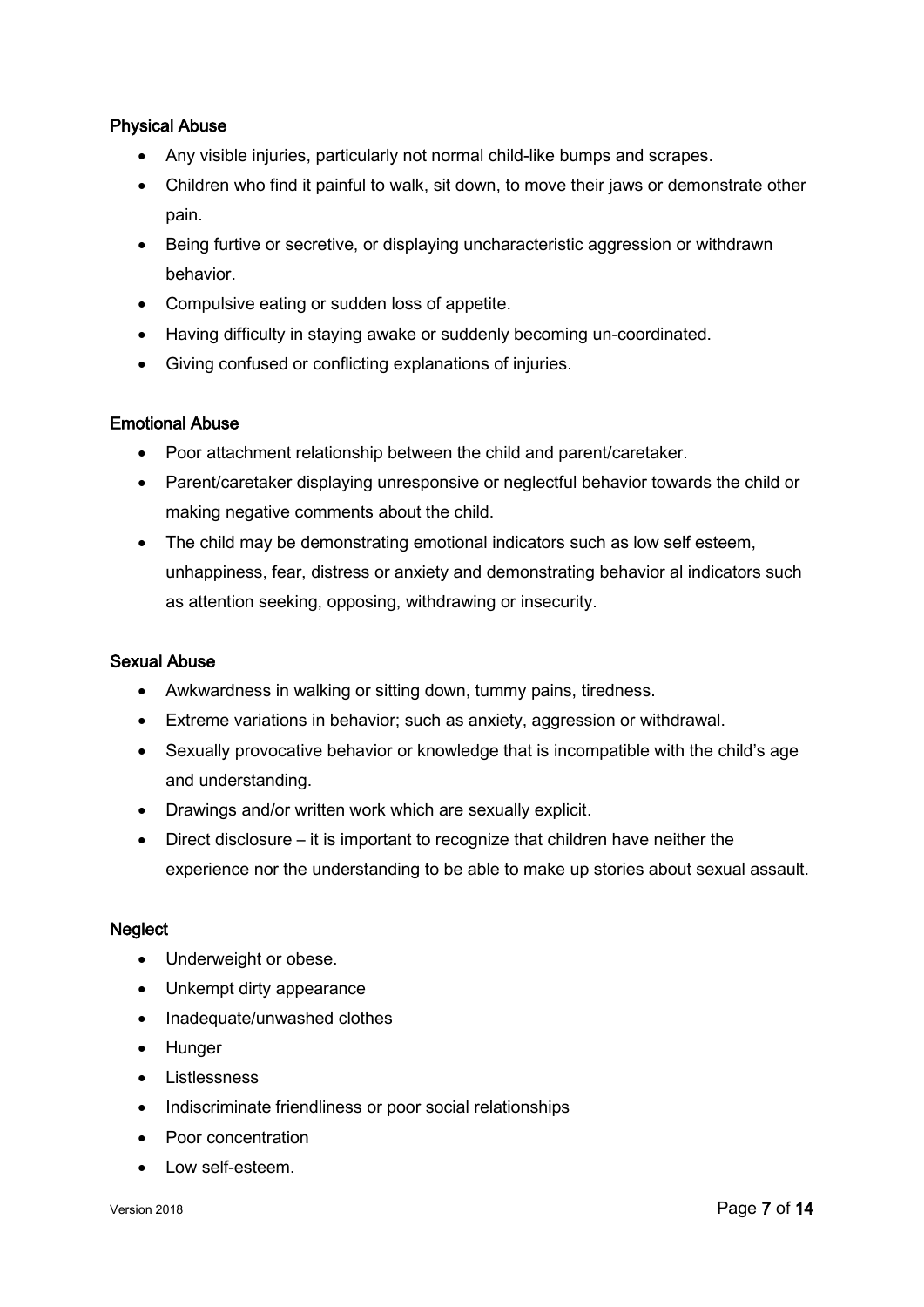#### <span id="page-7-0"></span>*RESPONDING TO SUSPECTED ABUSE*

No member of staff, volunteer, parent or caretaker should investigate reports of physical or sexual abuse him/herself. Alleged victims, perpetrators, those reporting abuse and others involved should not be interviewed beyond the point at which it is clear that there is an allegation. Medical attention should be sought immediately for the child if required.

Any individual to whom an allegation of child abuse is made should then: Step 1: Limit any questioning to the minimum necessary to seek clarification only, strictly avoiding "leading" the child by making suggestions or asking questions that introduce their own ideas about what may have happened.

Step 2: Stop asking any more questions as soon as the child has disclosed that he/she believes that something abusive has happened to him/her or to someone else.

Step 3: Tell the child that the relevant designated Child Protection Representative or Authority will now be made aware of the issue.

Step 4: Depending on the age of the child, ask the child what steps he/she would like taken to protect him/her now that an allegation has been made and assure him/her that the Foundation will try to follow those wishes.

Step 5: Report the information immediately to the designated Child Protection Representative for that area (or to HR or Director at Head Office). If the allegation or suspicion is about the designated person, the report should be made to Head Office. If the volunteer or member of staff would prefer to speak to someone other than designated persons within the Foundation, he/she should contact Social Services directly. All contact details are as given on pages 3 and 4 of this document.

Step 6: Complete a Record of Concern form and pass this to the designated Child Protection Representative, or relevant Authority if required. Records of Concern must be stored confidentially, in a secure place accessed only by a designated Child Protection Representative.

Step 7: If the report has been made to a staff member or volunteer, inform the child's parents/caretakers unless there is a suspicion of their involvement.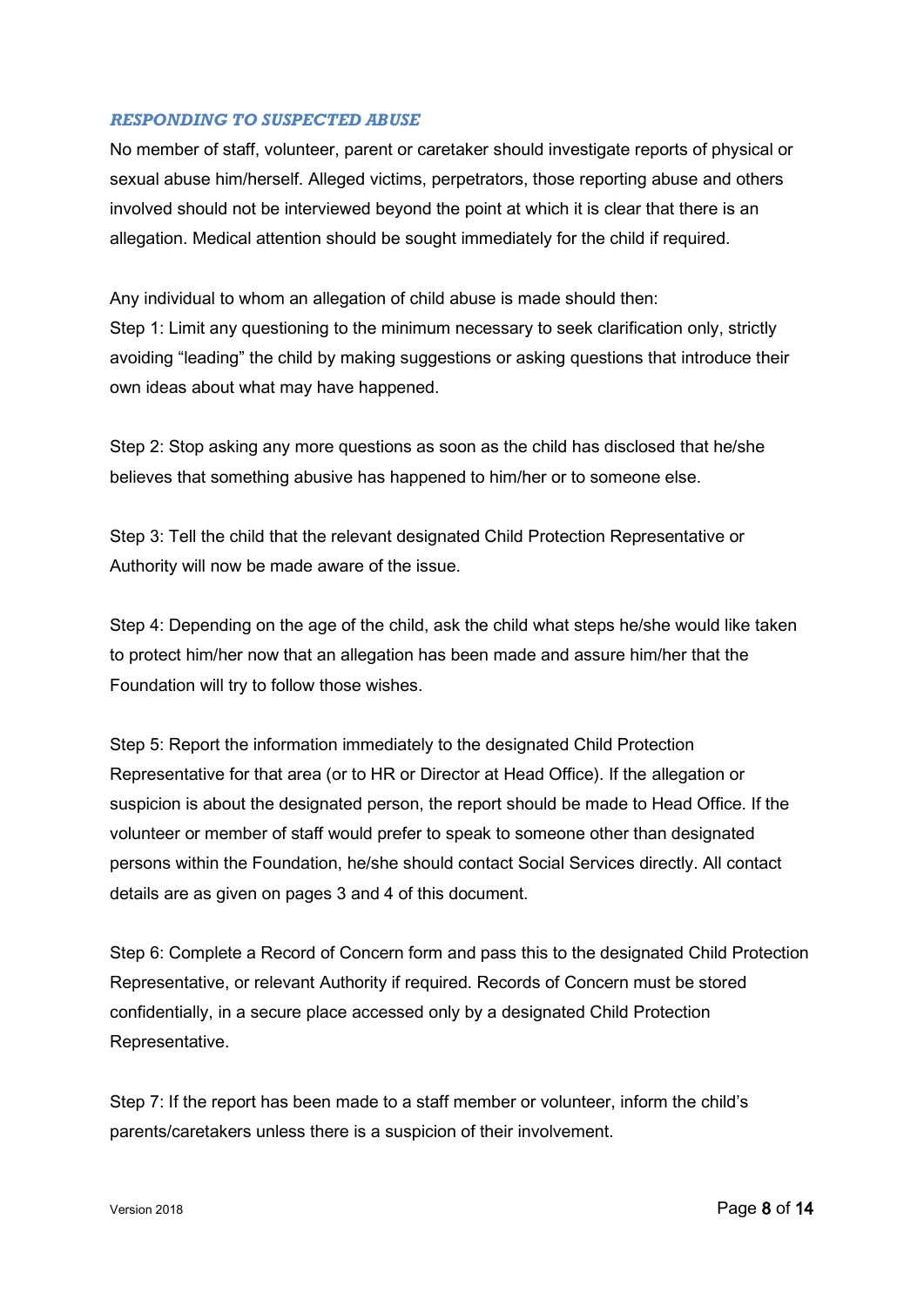Additionally, any staff member, volunteer, parent or caretaker who is told indirectly of any incident or witnesses or suspects any form of child abuse must report the information immediately, as detailed in Step 5.

#### <span id="page-8-0"></span>*DO'S AND DON'TS*

Treat any allegation seriously. Make no promises you can't keep. Display belief in what the child is telling you. Interrogate the child. Tell the child he/she is right to tell you. Reassure that he/she is not to blame. Be honest about who you have to tell and why. Write down everything said and what was done. Seek medical attention immediately if necessary. Inform parents/caretakers unless there is suspicion of their involvement Don't cast doubt on what the child tells you. Don't interrupt or change the subject. Don't say anything that makes the child feel responsible for the abuse.

#### <span id="page-8-1"></span>*CONFIDENTIALITY*

Staff members, volunteers, parents or caretakers should never give absolute guarantees of confidentiality to children or other colleagues wishing to tell them something serious. They should, however, guarantee that they will only pass on information to the minimum number of people who must be told to ensure proper action is taken. They should guarantee that they will not tell anyone who does not have a clear "need to know" and that confidentiality will be respected within the designated team. If any staff member, volunteer, parent or caretaker has any suspicion, allegation or disclosure that a child is suffering or is likely to suffer significant harm, then this must always be referred to the relevant Child Protection Representative or Social Services.

## <span id="page-8-2"></span>**2.Adopting child protection guidelines through a code of behavior for staff and volunteers**

It is essential that children and young people involved with the Foundation are: Valued and respected as individuals, listened to Involved in decision making as appropriate, encouraged and praised as appropriate.

#### <span id="page-8-3"></span>*APPROPRIATE CONDUCT AND BEHAVIOR*

Staff members, volunteers, parents and caretakers should: Be aware of a visually impaired child's need for physical contact, but ensure that contact is appropriate and given only with the consent of the child or young person – in the case of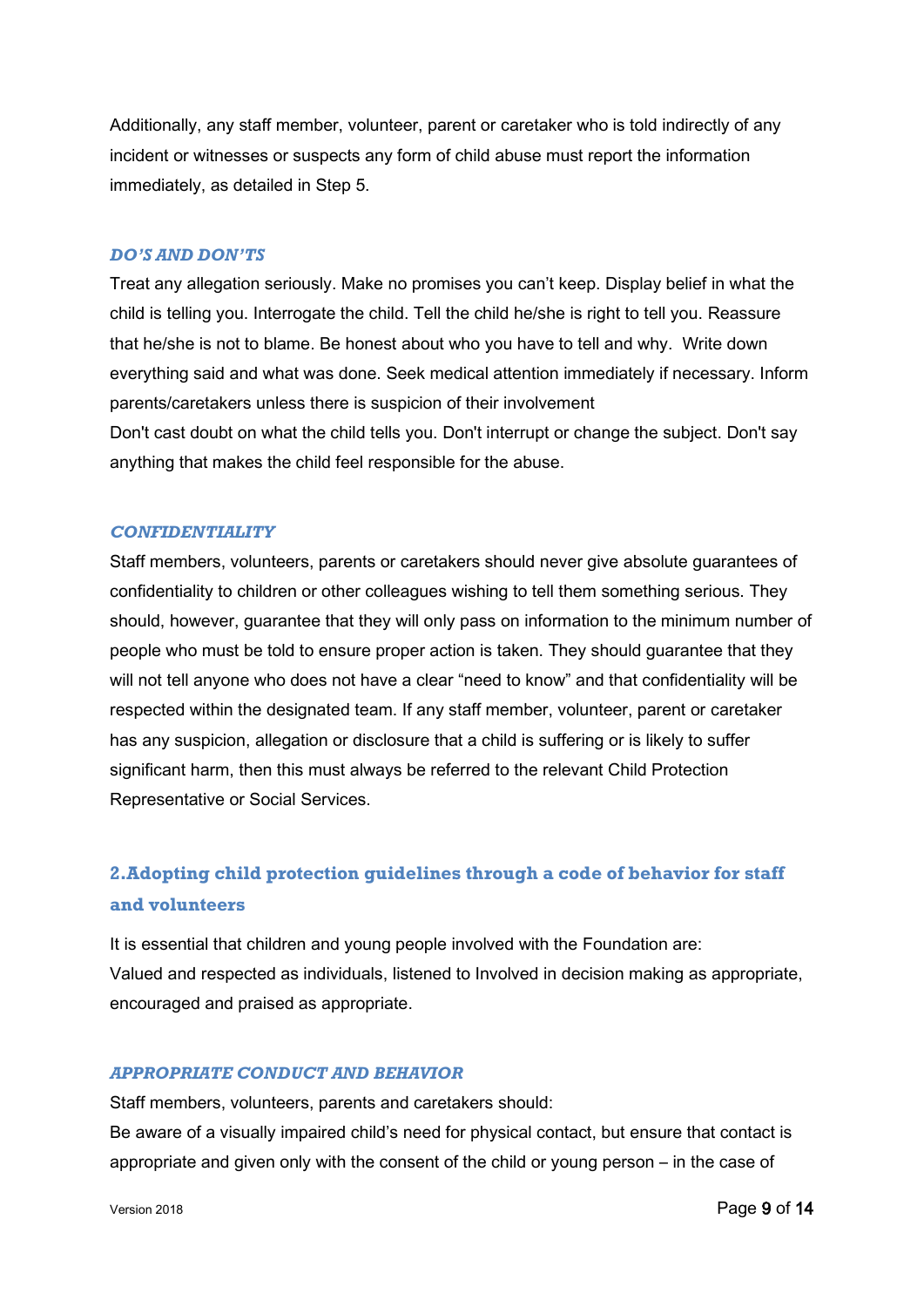restraining a child to prevent injury or comforting a distressed child, ensure physical contact is ceased at the earliest possible moment. Avoid initiating physical expressions of emotion such as kissing or hugging but remember that a visually impaired child or young person may need to physically express emotion in these ways – if a child initiates such expressions, cease it at the earliest possible moment without causing the child to feel rejected. Avoid intrusive forms of play (i.e. tickling, horseplay) – if physical contact is offered from a child, cease it at the earliest possible moment without causing the child to feel rejected. Not allow children and young people to use inappropriate language unchallenged. Ensure that at least two adults are present when supervising children or young people. Not spend excessive amounts of time alone with children, away from others – meetings with individual children or young people should take place as openly as possible. If privacy is required, the door should be left open and other staff or volunteers informed of the meeting. Avoid taking individual children on car journeys, however short – where this is unavoidable, it should be with the full knowledge and consent of parents/caretakers and a member of management. Not meet with children outside organized activities, unless it is with the knowledge and consent of parents and a member of management. Never do things of a personal nature for a child or young person that they can do themselves. Never let allegations a child or young person makes go without being addressed and recorded.

The following forms of behavior between staff members or volunteers and children or young people are not allowed under any circumstances: sexual conduct, lending or borrowing of money or property, giving or receiving gifts, exclusive or secretive relationships.

#### <span id="page-9-0"></span>*RELATIONSHIPS BETWEEN PERSONNEL*

Relationships between both paid staff and volunteers should be based on mutual respect. All staff and volunteers are expected to contribute and take responsibility to ensure a positive working environment and to conduct themselves accordingly.

#### Following the procedures for safeguarding children on trips

Trips involving children and young people will normally also include parents and caretakers. However, it is important that the following procedures are adhered to in order to keep children and young people safe:

Ensure children and young people are aware of how they are expected to behave Gain written consent from parents/caretakers for children to participate in an outing, as well as a written statement of any specific needs or requirements for their child Ensure at least one staff member or volunteer participating in the outing is trained in first aid and has access to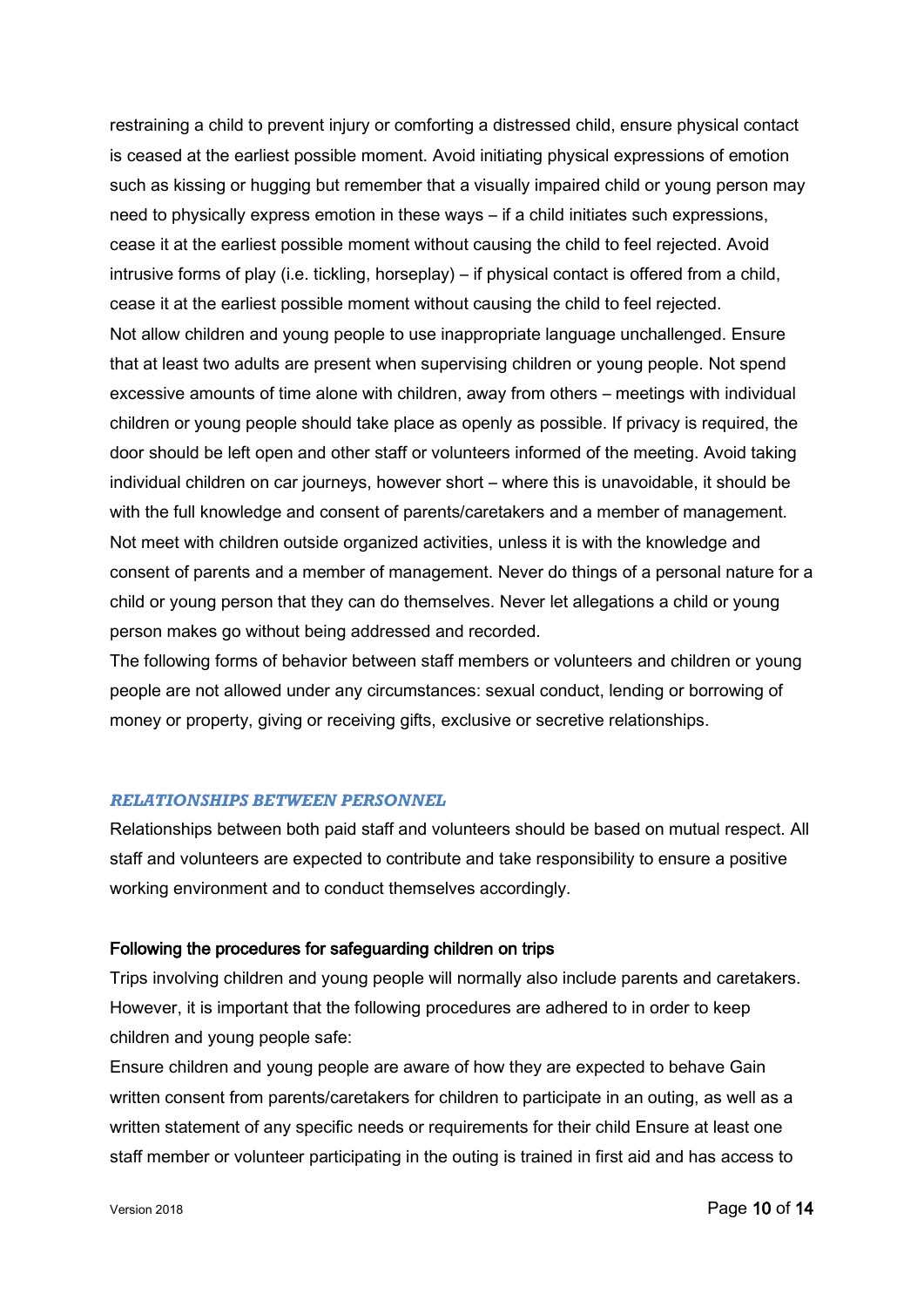first aid equipment Ensure all those attending are aware of their roles and responsibilities and are appropriately qualified and experienced

If using an activity centre or another external provider:

Use reputable organizations which have in place any licenses or accreditation required (some adventure activities require specific licenses). Visit the centre beforehand wherever possible. Gain agreement from parents/caretakers and the children and young people on the trip on the activities to be undertaken. Ensure external providers have proper safety procedures in place (e.g. insurance, equipment/transport maintenance, health and safety policy, Child Protection Policy etc) Ensure the accommodation is suitable. All planned activities and trips must be appropriate for the group of children and/or young people participating.

## Sharing information about child protection and good practice with children, parents, staff and volunteers

It is essential that children and young people understand that any concerns they may have will be listened to and taken seriously. It is also essential that parents and caretakers are aware of and understand the procedures the Foundation has in place for maintaining the welfare of children and young people using its services.

The Foundation management is responsible for ensuring that relevant information is available to and exchanged between all those involved in the operation of the Foundation and its activities. Confidential information should only be shared on a need to know basis. Management and staff are responsible for:

Ensuring children and young people have information about how and with whom they can share their concerns, complaints and anxieties. This information must be shared in a manner appropriate to the age of the child/young person. Ensuring all information is available in multiple formats for the blind and visually impaired. Ensuring parents and caretakers are aware of the nature of relationships with adults with whom their children form friendships. Publicizing information to parents and caretakers about the Foundation's activities, its Child Protection Policy and Procedures, and the name of the person(s) to contact in the event of concerns or complaints. Ensuring all staff and volunteers have the information required to deal with emergencies and child protection issues.

#### Following carefully the procedures for recruitment and selection of staff and volunteers

When a vacancy is identified, a job description or task/project brief must be drawn up which should identify the skills required for that post. The vacancy should be advertised as widely as possible through the most appropriate means.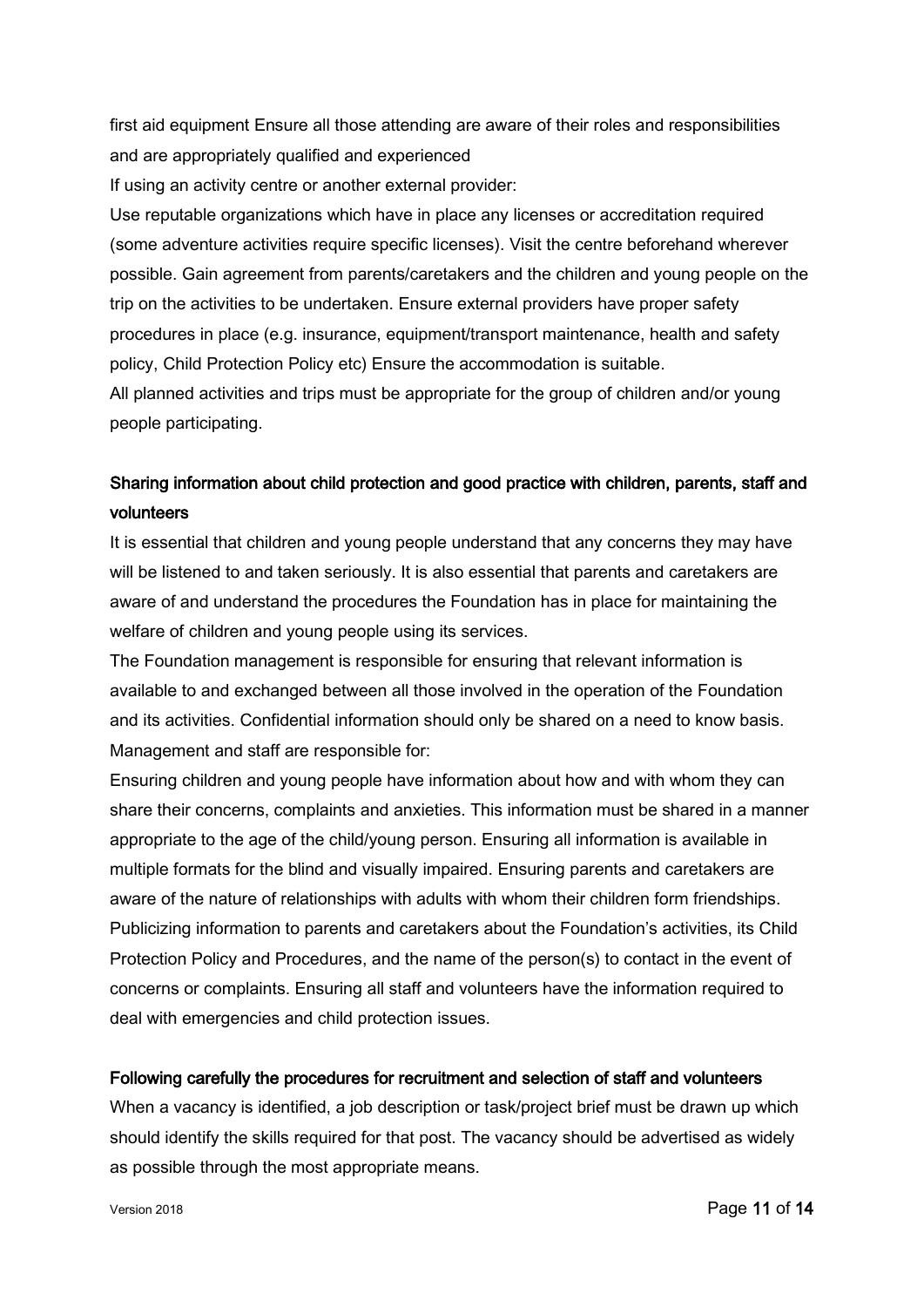All volunteers and staff, including temporary or casual workers, must be subject to the Foundation's selection and recruitment procedures as follows:

All candidates must complete an application form. The recruiting manager should verify the person's identity by his/her birth certificate, passport or other formal document, preferably something bearing their photograph. The recruiting manager should verify any qualifications stated on the application form. All suitable candidates must have an interview or meeting, with the recruiting manager and one other senior staff member. Any gaps in employment or inconsistencies in the candidate's history must be identified and reasons given. Written references should be taken up prior to the employment of the successful candidate and verified by a telephone call. All successful candidates must be subject to a check by the Criminal Records Bureau (in Dutch: Verklaring van Goed gedrag). No unsupervised access to children is to be allowed until references have been reviewed. Advice should be sought prior to recruiting someone with a criminal record or record of other offences. New members of staff or volunteers must undergo a supervised probationary period including a comprehensive induction which must cover the Child Protection Policy and Procedures.

## Providing effective management for staff and volunteers through supervision, support and training

The Foundation will ensure that all staff and volunteers are well informed and supported, by the following process:

#### Induction

As part of their general induction, new staff and volunteers will be familiarized with this Policy and Procedures document, as well as other policies such as Health and Safety. This may include training in child protection issues.

#### Probationary Period

The development and suitability of the employee or volunteer will be reviewed during the first six months of taking up the post.

#### Supervision and Support

Regular meetings, whether individual or on a group basis, will provide an opportunity for staff/volunteers to share concerns, anxieties or worries about their work or the environment. Meetings should also be an opportunity to identify areas of concern and/or training needs. Specific training will be provided for all Designated Child Protection Representatives.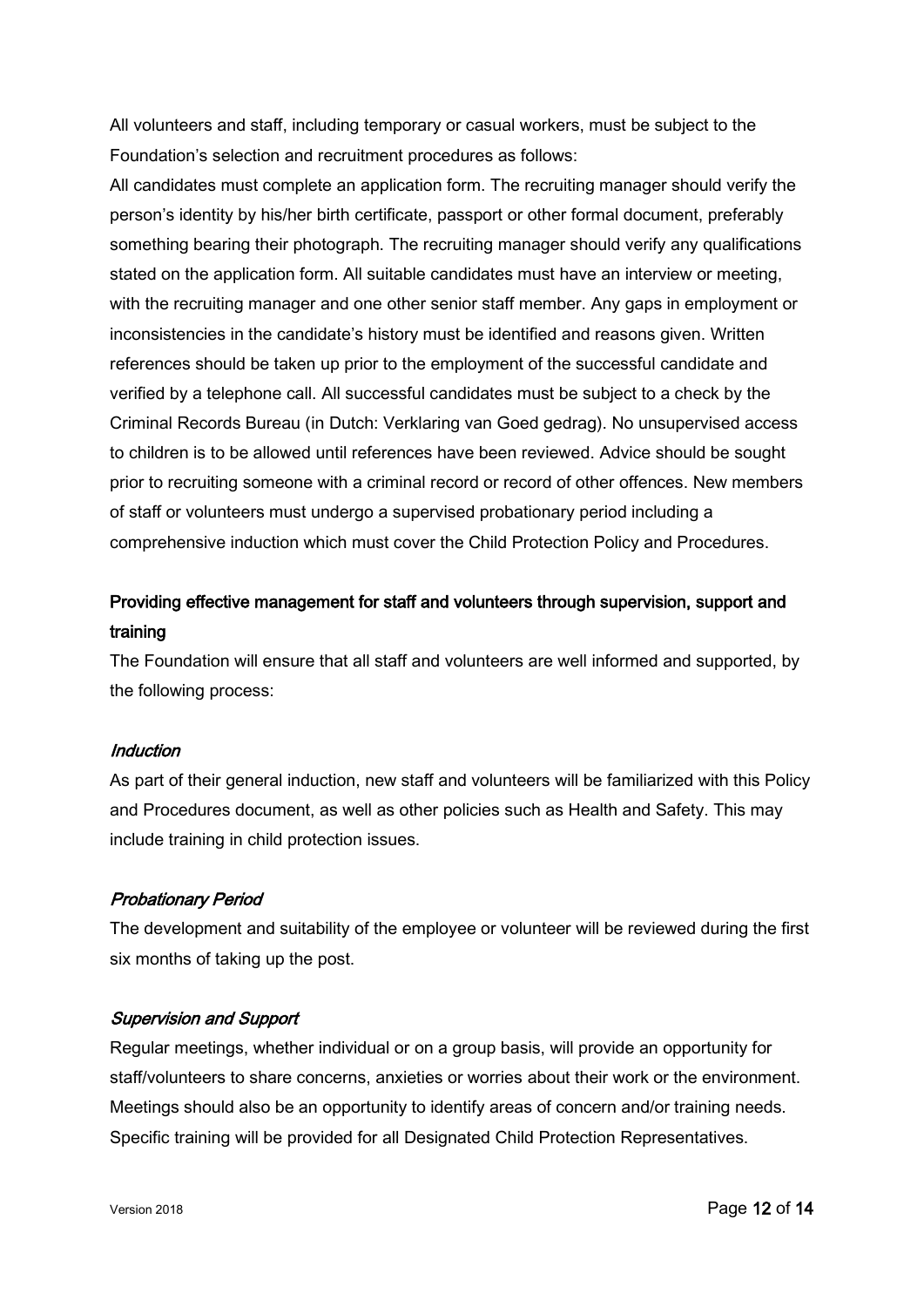### **APPENDIX I: RECORD OF CONCERN**

<span id="page-12-0"></span>Name of Child: Age: Child's Address:

Name of Parent/Caretaker: Telephone no:

Is the person making this report expressing his/her own concerns or passing on those of someone else?

What is said to have happened or what was seen?

When and where did it occur?

Has the child been spoken to? If so, what was said?

Who else, if anyone, was involved and how?

What was said by those involved?

Were there any obvious signs, e.g. bruising, bleeding, changed behavior ?

Has anybody been alleged to be the abuser?

Have the child's parents been contacted?

Who else has been told about it and when?